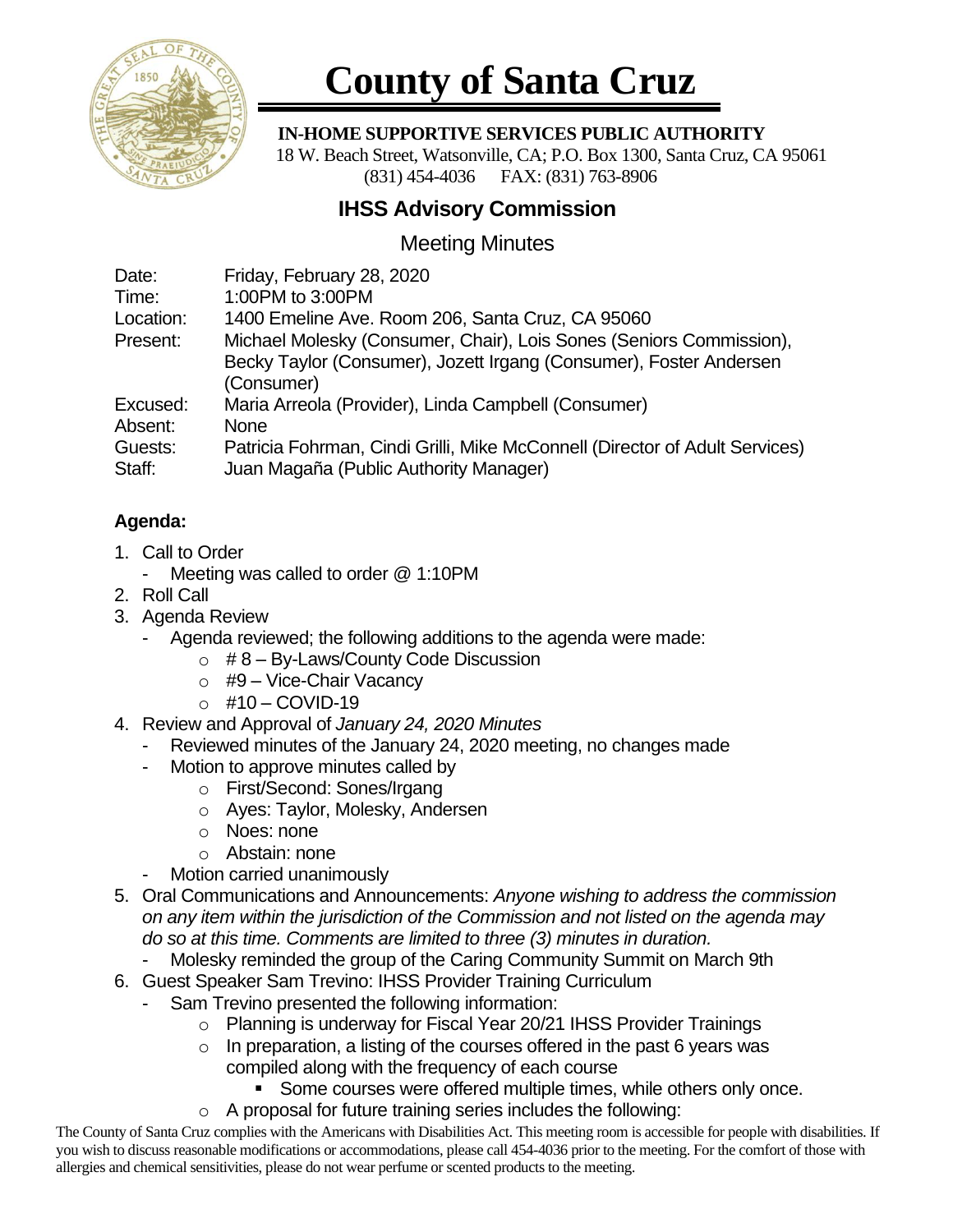- Two learning tracts where courses can be selected from:
	- Learning Track 1: Didactic to increase knowledge of a subject  $\circ$  Courses topics within this track include:
		- Disease process
		- Mental illness
		- **■** Nutrition
		- Legal matters
		- Personal development
		- Community services
	- Learning Track 2: Clinical to develop skills
		- o Course topics within this track include:
			- **■** Interpersonal communication
			- Activities of Daily Living (ADL)
			- Instrumental ADLs
			- Emotional support
			- Self-care
			- Safety
- Course topics for each learning track was provided
- The proposal would be to select courses from both tracks for each training session.
- In addition to the selected courses, each training class will include a 5 minute session spotlighting a community service available to the participants.
- o The commission is asked to look at the courses available and provide feedback to staff regarding which courses they would like to see offered for Fiscal year 20/21
- o The Health Project Center will work with PA staff to set the training curriculum for the upcoming fiscal year.
- o Staff to add training to the March IHSS Advisory Commission meeting agenda in order to finalize the training curriculum by April.
- 7. Correspondence
	- The correspondence was passed with the following documents:
		- o "Medical Equipment, Assistive Devices and Supplies: A guide for IHSS consumers and caregivers"
		- o Articles:
			- "Fraud watch 2019" from April 2019 AARP Bulletin
			- "The Older Americans Act" from April 2019 AARP Bulletin
			- "Is there a cure for loneliness" from December 2019/January 2020 AARP Bulletin
- *8. By-Laws/County Code Discussion (Added to agenda)*
	- *Staff reported that a call was received from Supervisor Coonerty's office regarding a request to fill a vacancy for our commission. The vacancy that was being looked at was the "representative of community-based organization that supports seniors and disabled individuals and IHSS goals and objectives"*
	- *When confirming the vacancy with the clerk of the board, they were advised that we do not have that vacancy. Our current vacancies include:*
		- o *1 Consumer Representative*
		- o *1 Representative of County Advisory Body*
		- o *1 Representative of County Advisory Body or County Staff*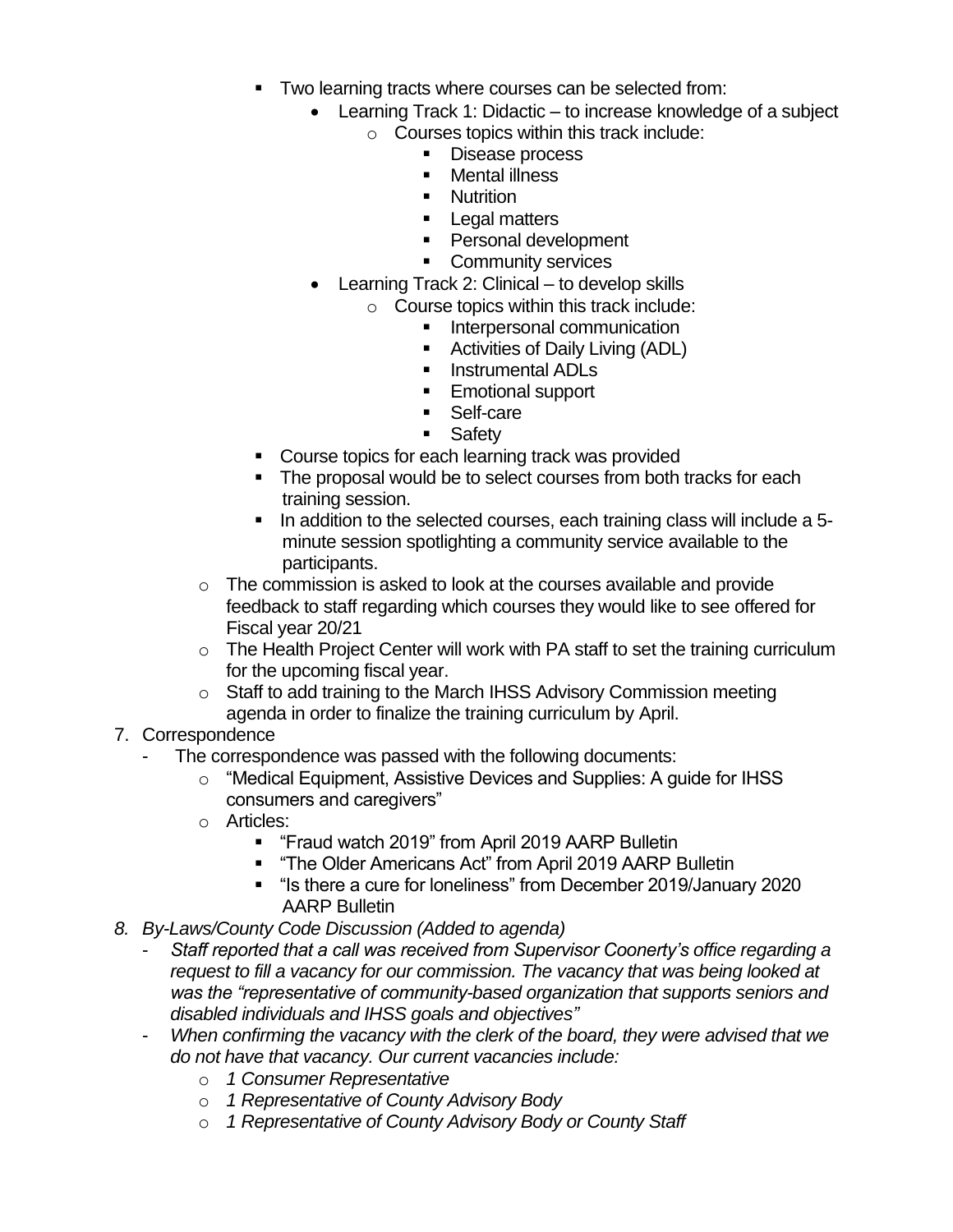- *A discussion was held with Supervisor Coonerty's staff regarding the discrepancy in our current vacancies*
- *Upon review of County Code 2.124.024 and the Commission's By-Laws, it was determined that the Commission's By-Laws are not in line with County Code.*
- *In order to help resolve the discrepancy, an inquiry was placed with County Counsel to see how we could best proceed to ensure that the Commission is able to fill its vacancies while ensuring that it followed County Code.*
- *County Counsel informed staff that we have two options:*
	- o *Option # 1 - Update the Commission's By-Laws to match County Code – this would limit our ability to fill our vacancies*
	- o *Option # 1 – make an amendment to County Code to include "a representative or individual from an organization that advocates for people with disabilities or seniors."*
		- *The Commission's By-Laws would also need to be updated to reflect this language (as stated on Welfare Institutions Code (WIC) 12301.3).*
- *The commission discussed both options and requested that staff investigate the feasibility of updating County Code.*
- *A motion was called for staff to follow up with County Counsel on the feasibility of updating County Code; to follow up and do more research; and report back at the next meeting*
	- o *First/Second: Sones/Taylor*
	- o *Ayes: Irgang, Molesky, Andersen*
	- o *Noes: none*
	- o *Abstain: none*
	- o *Motion carried unanimously*
- *9. Vice-Chair Vacancy (Added to agenda)*
	- *Staff reported that Patricia Howes, Vice Chair, and at-large representative of Providers officially resigned.*
	- *As a result, a Vice-Chair is now needed as she was our Vice-Chair.*
	- *Molesky asked if anyone is willing to be temporary Vice-Chair until the commission holds elections in April.*
	- *Sones self-nominated herself to be the acting Vice-Chair*
	- *Taylor second the nomination*
		- o *Ayes: Irgang, Molesky, Andersen*
		- o *Noes: none*
		- o *Abstain: none*
		- o *Motion carried unanimously*
- *10.COVID-19 Discussion (Added to agenda)*
	- *The commission agreed to add Coronavirus (COVID-19) to agenda as a standing item.*
	- *A recap of the recommendations made by the County Health Department were provided*
- 11.Electronic Visit Verification: Overview of Implementation Activities
	- The following information was provided by Staff:
		- o The department had a visit from CDSS earlier this month, recipients and providers will start receiving notices next month advising them of the transition to ETS/TTS. In April, they'll actually receive a notice with a code to register. By June 30th all IHSS providers must be on ETS or TTS.
		- o Currently, 53.9% of IHSS recipients and providers have enrolled in ETS or **TTS**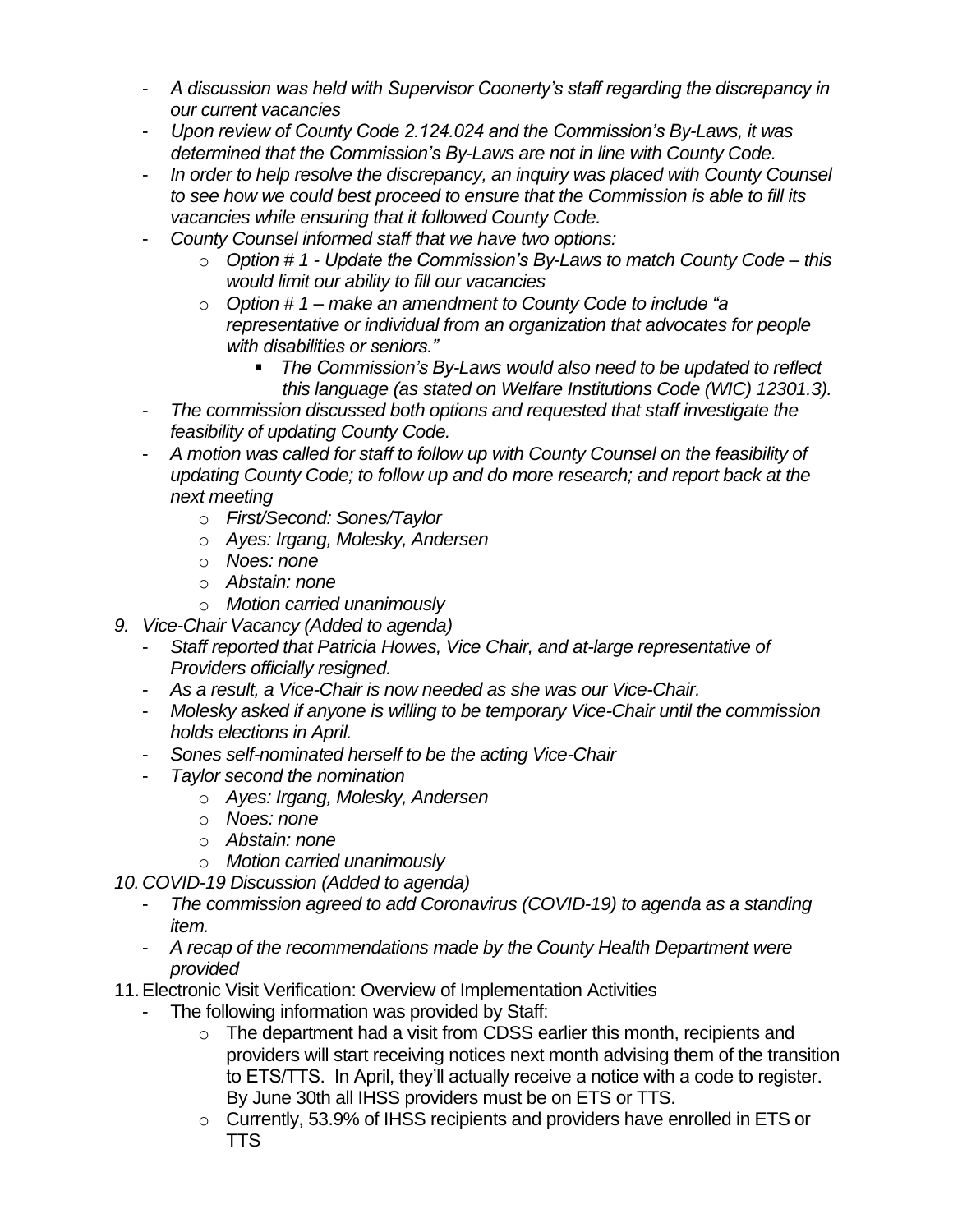- o Our Extra Help Social Workers are contacting clients that IHSS Social Workers have identified as needing assistance with enrollment in Electronic Timesheets and/or Telephonic Timesheets. We still have many folks hesitant in making the transition.
- o We will soon be providing Electronic Timesheet System enrollment workshops in our office and at apartment complexes throughout the county
- $\circ$  We now have two computers at 1400 Emeline that IHSS recipients and providers can use to enroll in Electronic Timesheets and/or certify their etimecard
- o Computers are in the process of being installed at 18 West Beach in Watsonville for the same purpose
- 12.Updates/Housekeeping
	- a. Topics & Speakers
		- Janie Whiteford is scheduled to present at the March 27, 2020 meeting
	- b. Commission Vacancies
		- This item was discussed in agenda item # 8 and 9 (added items)
- 13.Follow-up to Homebridge Presentation
	- A recommendation from the Master Plan on Aging is for a Homebridge Model
	- Santa Cruz used to have a dual mode programs the consumer's hours were reduced to cover the costs – this did not work out well in this county.
	- Sones asked what the next step is to get a Homebridge type model in our county?
	- Molesky informed that the information provided by Homebridge program was presented to the Alliance.
	- The group agreed to keep this item on the agenda
- 14. IHSS Program Updates (McConnell)
	- McConnell reported that his retirement has been extended to 11/30/2020
	- MENU program update attendance for the nutritional cooking classes has been low, primarily because of the timing of the classes. In order to increase attendance, the frequency of classes has been increased; Teen Kitchen, the organization that holds the cooking classes, brought food samples to the provider orientation in order to get more providers to attend.
- 15.Public Authority Updates (Staff)
	- Staff reported that planning for the Caring Community Summit is well under way.
	- The Summit will be on March 9, from 9-1pm at Twin Lakes Church
	- The theme for the Summit is Wellness and Self-Care; Dr. Patrick Arbore will give the keynote speech and there will be three breakout groups to follow:
		- $\circ$  Breakout #1 Wellness and Self-Care with Dr. Arbore
		- $\circ$  Breakout # 2 Community Resources with Sam Trevino
		- $\circ$  Breakout #3 Companion vs. Caregiving with Ryan Althaus
	- A flyer for the Summit was passed and the commission was asked to encourage community partners to attend.
- 16.Subcommittee Reports this item was held over to the March 27, 2020 meeting
	- a. Seniors Commission (Sones)
	- b. Commission on Disabilities (Taylor)
	- c. Legislative (Molesky)
	- d. Website (Taylor)
	- e. CICA Conference Calls (Molesky)
	- f. CCAH (Vacant)

Meeting adjourned @ 3:05PM